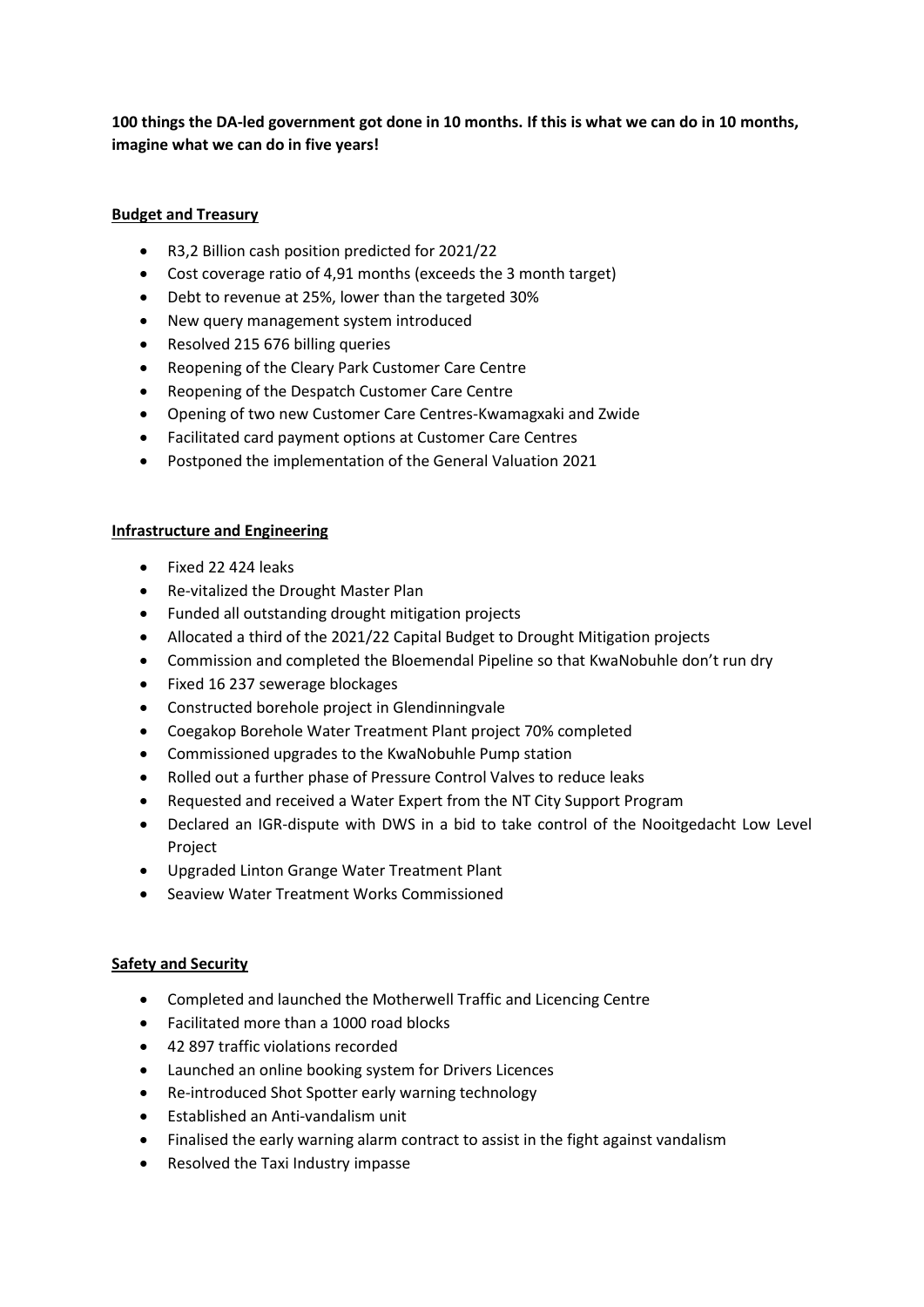- MOU signed between NMB Business Chamber and metro for "adopt a substation campaign" to bolster the anti-vandalism drive
- Finalised traffic violation contract
- 42 Arrests made in relation to vandalism
- 854 Inspections at scrapyard dealers
- Smart City Initiative Phase 1 launched

#### **Human Settlements**

- Distributed the first title deeds in more than 2,5 years
- 8,2-day turnaround time for building plan approval
- Received R46 Million to build additional RDP-houses (top restructures)
- R300 Million budgeted to formalize and develop 140 informal settlements
- Re-establish the problem buildings committee
- Appointed 6 new Town Planners

### **Roads and Storm Water**

- Re-tarred and sealed 104 kilometres of road
- Tarred 6,5 kilometres of gravel road
- Constructed 6 kilometres of new sidewalks
- Second phase of Circular Drive upgrade commissioned (R6 Million project)
- 9263 potholes reinstated
- Comprehensive storm water upgrades in Cannonville/Colchester (R7,5 million project)
- Comprehensive storm water upgrades in Ikamvelihle (R1,6 million)
- Comprehensive storm water upgrades in New Brighton (R2,5 million project)
- Comprehensive upgrade of Seyisi Street (R17 Million project)
- Comprehensive upgrade of Wells Estate Main Access Road (R9,5 million project)
- Comprehensive upgrade of Daku Road (R15 Million project)
- Comprehensive upgrade of Bantom Street, KwaNobuhle (R4,5 Million project)
- Reconstruction of dangerous open canals (R3 Million project)
- Traffic Calming Measures constructed in 40 wards (R4 Million)
- Upgrades to Swartkops Main Road
- Purchased 17 x 1 ton LDV and 9 x 4 ton trucks
- Purchased 14 compactors for road maintenance
- Licenced the entire fleet of 1100 vehicles which were unlicensed for two years
- Rehabilitation of various gravel goads across NMB
- Construction of various footbridges

# **Economic Development, Tourism and Agriculture**

- R3 Million in incentives secured new private investment of R107 Million
- 3500 SMMEs benefitted from Incubation Programs
- Secured R20 million from National Treasury for the Njoli-node development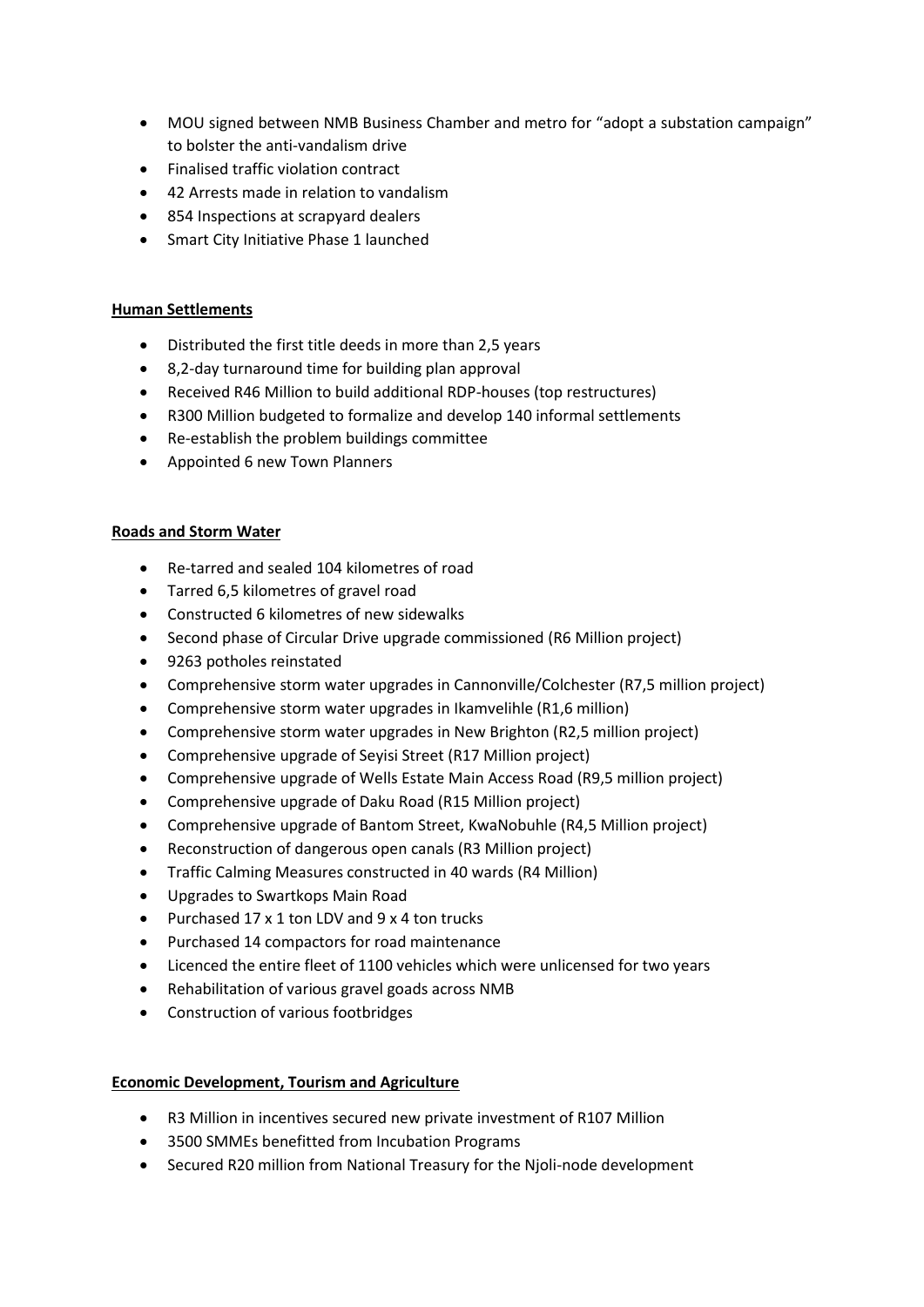- 4988 EPWP job opportunities created
- Happy Valley Mural Art
- Erected "selfie frames" to boost tourism
- Secured R15 from National Treasury for Presidential Employment Stimulus Programs
- Establish Manganese Ore Task Team

## **Sport and Recreation**

- Opened the Mendi Multipurpose Centre
- Completion of Walmer Township Sports Field Ablutions
- Completion of Helenvale Sports field, ablutions and clubhouse
- Purchased Life Guard Vehicles
- Appointed 217 EPWP cleaning, repair and maintenance staff for libraries
- Assisted 41 private sports clubs from 35 wards with sports equipment
- Financially supported various arts and culture NPO's
- Hosted COSAFA tournaments
- Hosted EC Athletics Legacy Project

### **Electricity and Energy**

- Upgraded and refurbished the Ditchling Substation
- 1891 streetlights fixed
- 22 highmast lights fixed
- 1200 new streetlights installed
- Re-instated streetlight bulb purchase contract

# **Corporate Services**

- Appointed two Executive Directors
- Appointed new Head of Facilities (a Quantity Surveyor)
- Successfully signed MOU between tertiary institutions and NMB for apprenticeships
- Livestreaming of Mayco-meetings to aid transparency

#### **Public Health**

- 13 New parks equipped and opened
- More than 1000 illegal dumping sites have been cleaned
- 322 fines issued for illegal dumping
- Re-instated new grass cutting contracts
- Launched a recycling pilot project
- Increased funding for Cleaning Co-Ops
- 2000 trees pruned and trimmed